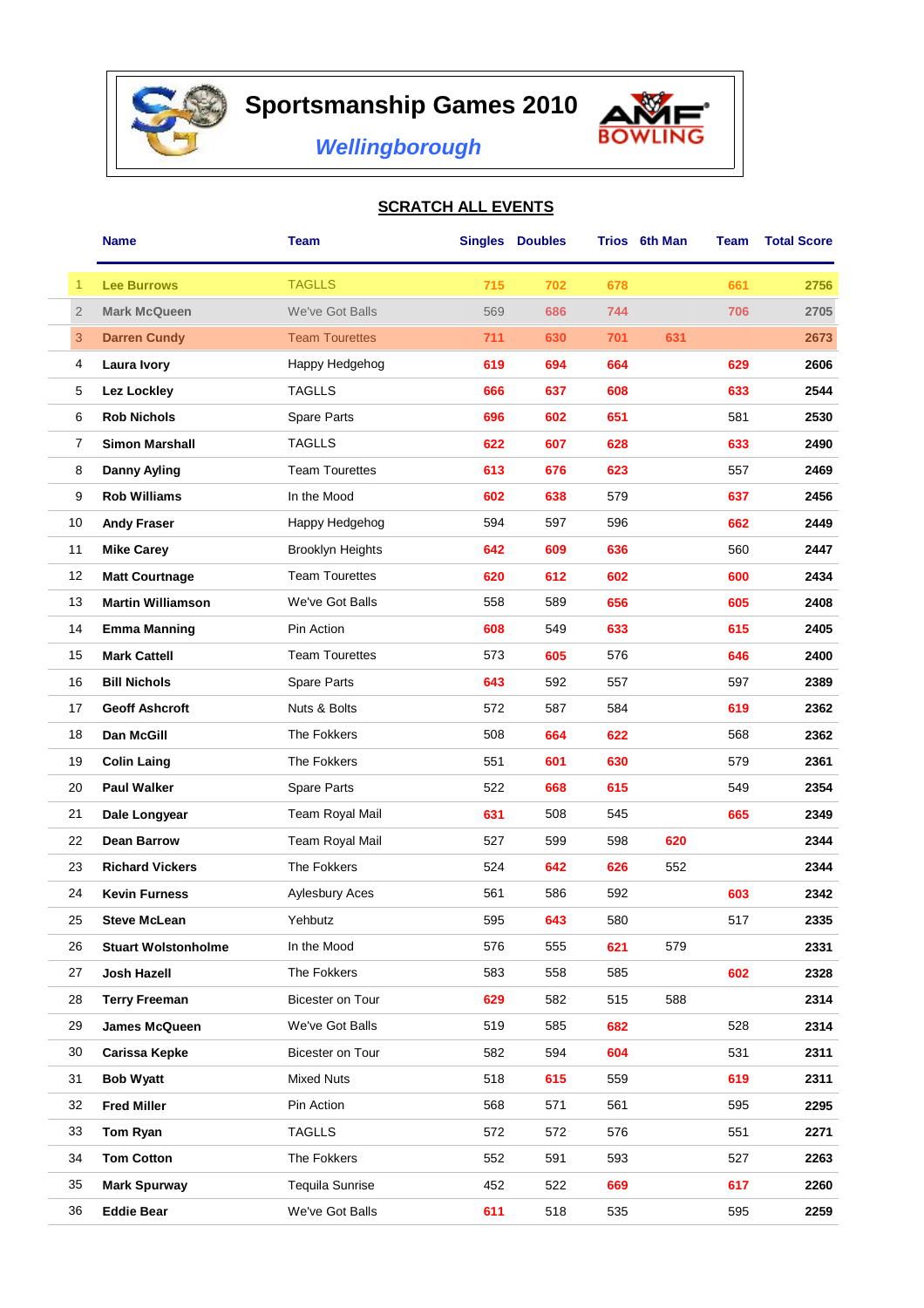|    | <b>Name</b>             | <b>Team</b>             |     | <b>Singles Doubles</b> |     | Trios 6th Man | Team | <b>Total Score</b> |
|----|-------------------------|-------------------------|-----|------------------------|-----|---------------|------|--------------------|
| 37 | <b>Andy Carey</b>       | <b>Brooklyn Heights</b> | 555 | 540                    | 593 |               | 557  | 2245               |
| 38 | <b>Brian Marks</b>      | O.S.I.M.A.              | 555 | 622                    | 522 |               | 537  | 2236               |
| 39 | <b>Hazel Morrison</b>   | We've Got Balls         | 479 | 564                    | 616 |               | 577  | 2236               |
| 40 | lan Blake               | Spare Parts             | 605 | 595                    | 538 | 494           |      | 2232               |
| 41 | Dave Harmon             | Pin Action              | 486 | 598                    | 646 |               | 501  | 2231               |
| 42 | <b>Glen Green</b>       | <b>Mixed Nuts</b>       | 558 | 587                    | 520 |               | 559  | 2224               |
| 43 | <b>Brian Sims</b>       | Happy Hedgehog          | 534 | 639                    | 583 |               | 465  | 2221               |
| 44 | <b>Graeme Cairns</b>    | In the Mood             | 564 | 627                    | 523 |               | 500  | 2214               |
| 45 | <b>Alison Cliff</b>     | <b>TAGLLS</b>           | 554 | 494                    | 557 |               | 601  | 2206               |
| 46 | <b>Jody Clifford</b>    | <b>Sudbury Boomers</b>  | 521 | 498                    | 614 |               | 549  | 2182               |
| 47 | <b>Colin Sowerbutts</b> | <b>Brooklyn Heights</b> | 588 | 570                    | 540 | 480           |      | 2178               |
| 48 | <b>Peter Fyles</b>      | WELL IN BRO'            | 505 | 503                    | 562 | 608           |      | 2178               |
| 49 | <b>Jo Marshall</b>      | <b>Team Tourettes</b>   | 507 | 523                    | 611 |               | 528  | 2169               |
| 50 | <b>Colin Marshall</b>   | Team Royal Mail         | 551 | 579                    | 537 |               | 494  | 2161               |
| 51 | Dave Goodwin            | Yehbutz                 | 551 | 523                    | 522 |               | 559  | 2155               |
| 52 | <b>Gary Ford</b>        | <b>Carlisle Raiders</b> | 558 | 565                    | 554 |               | 472  | 2149               |
| 53 | Selwyn Morgan           | Spare Parts             | 556 | 537                    | 526 |               | 529  | 2148               |
| 54 | <b>Paul Dennehy</b>     | Pin Action              | 595 | 539                    | 493 | 520           |      | 2147               |
| 55 | <b>Stuart Watson</b>    | <b>Sudbury Boomers</b>  | 604 | 446                    | 563 |               | 529  | 2142               |
| 56 | <b>Katie Haime</b>      | <b>Tequila Sunrise</b>  | 572 | 515                    | 518 |               | 534  | 2139               |
| 57 | <b>Greg Pullinger</b>   | <b>Team Tourettes</b>   | 501 | 627                    | 473 |               | 537  | 2138               |
| 58 | Denise Jackson          | <b>Tequila Sunrise</b>  | 567 | 482                    | 574 |               | 504  | 2127               |
| 59 | <b>Tony Gale</b>        | <b>Tequila Sunrise</b>  | 516 | 533                    | 525 |               | 546  | 2120               |
| 60 | <b>Geoff Rens</b>       | Pin Action              | 478 | 500                    | 614 |               | 512  | 2104               |
| 61 | <b>Allan McGeachie</b>  | Yehbutz                 | 610 | 505                    | 479 |               | 505  | 2099               |
| 62 | Laura McEwan            | We've Got Balls         | 465 | 492                    | 608 | 529           |      | 2094               |
| 63 | <b>Brian Tilley</b>     | Nuts & Bolts            | 538 | 542                    | 445 |               | 567  | 2092               |
| 64 | John Cooper             | Nuts & Bolts            | 530 | 544                    | 505 |               | 513  | 2092               |
| 65 | <b>Simon Whitehouse</b> | The Fokkers             | 605 | 488                    | 482 |               | 516  | 2091               |
| 66 | <b>Phil Gore</b>        | <b>Mixed Nuts</b>       | 555 | 533                    | 523 |               | 471  | 2082               |
| 67 | <b>Graham Hales</b>     | <b>TAGLLS</b>           | 560 | 562                    | 486 | 468           |      | 2076               |
| 68 | <b>Alan Smith</b>       | Yehbutz                 | 523 | 500                    | 584 |               | 464  | 2071               |
| 69 | <b>Graham Burnett</b>   | Team Royal Mail         | 545 | 542                    | 494 |               | 475  | 2056               |
| 70 | <b>Alan Calder</b>      | Team Royal Mail         | 547 | 513                    | 506 |               | 485  | 2051               |
| 71 | <b>Rich Myers</b>       | Happy Hedgehog          | 504 | 523                    | 553 | 465           |      | 2045               |
| 72 | Doug Eastall            | WELL IN BRO'            | 542 | 464                    | 507 |               | 530  | 2043               |
| 73 | <b>Craig Smith</b>      | <b>Carlisle Raiders</b> | 469 | 544                    | 507 |               | 516  | 2036               |
| 74 | <b>Nik Parry</b>        | <b>Sudbury Boomers</b>  | 561 | 475                    | 497 | 500           |      | 2033               |
| 75 | <b>Justin Aldridge</b>  | Bicester on Tour        | 493 | 503                    | 568 |               | 466  | 2030               |
| 76 | Derek Hall              | <b>Aylesbury Aces</b>   | 500 | 463                    | 553 | 513           |      | 2029               |
| 77 | <b>Gary Hoyland</b>     | Spare Parts             | 514 | 485                    | 550 |               | 478  | 2027               |
| 78 | <b>Chris Carey</b>      | <b>Brooklyn Heights</b> | 515 | 496                    | 553 |               | 459  | 2023               |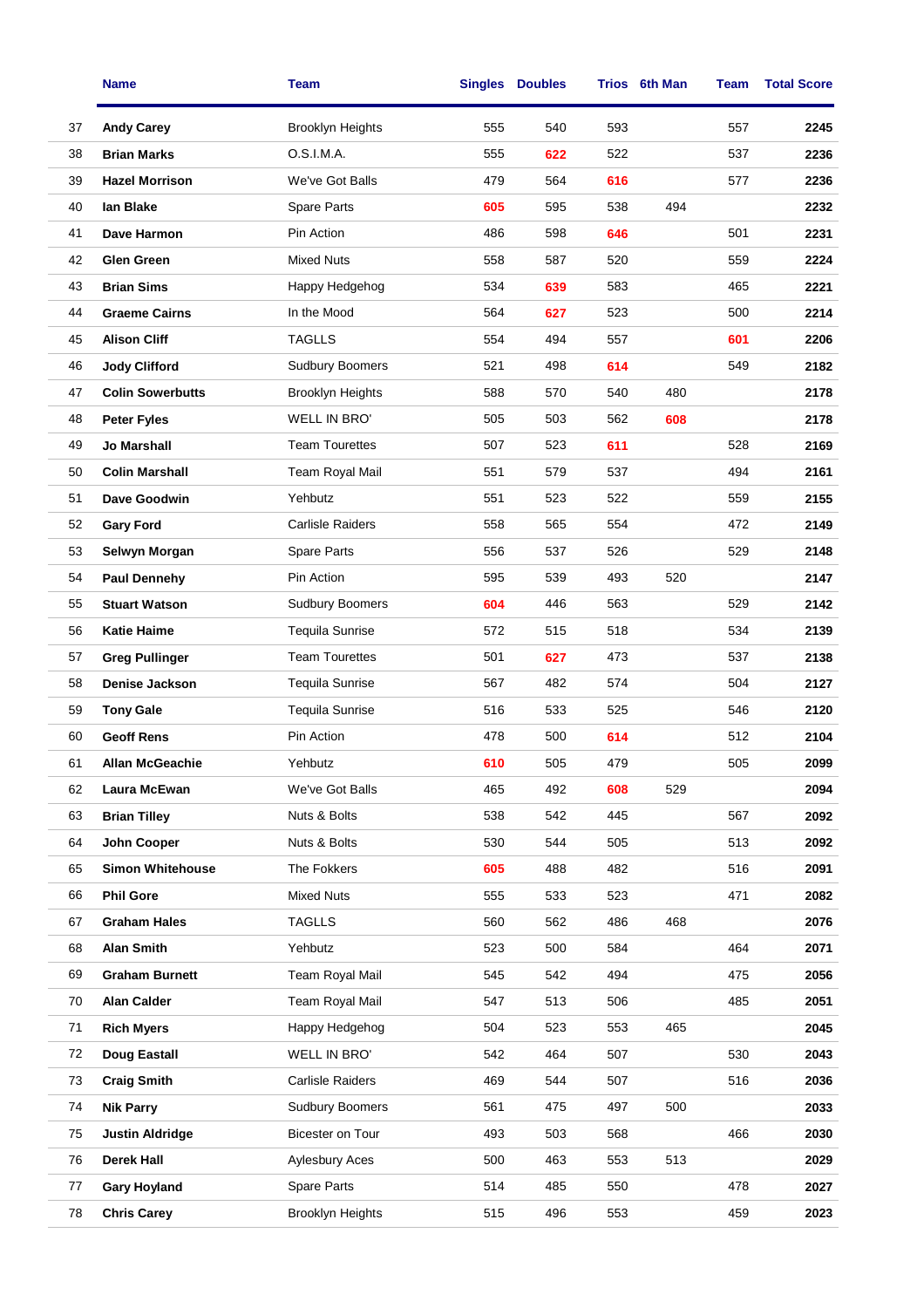|     | <b>Name</b>                 | Team                    |     | <b>Singles Doubles</b> |     | Trios 6th Man | Team | <b>Total Score</b> |
|-----|-----------------------------|-------------------------|-----|------------------------|-----|---------------|------|--------------------|
| 79  | <b>Mike Hastings</b>        | Team Wantz              | 510 | 504                    | 469 |               | 536  | 2019               |
| 80  | Jill Owen                   | Nuts & Bolts            | 504 | 486                    | 523 |               | 505  | 2018               |
| 81  | <b>Vince Bebbington</b>     | Pick n Mix              | 482 | 532                    | 481 |               | 513  | 2008               |
| 82  | <b>Hayley Sims</b>          | Happy Hedgehog          | 462 | 456                    | 528 |               | 559  | 2005               |
| 83  | Dave O'Brien                | Friends                 | 527 | 503                    | 495 |               | 472  | 1997               |
| 84  | <b>Heather Williams</b>     | In the Mood             | 512 | 545                    | 437 |               | 494  | 1988               |
| 85  | lan Senior                  | Pick n Mix              | 466 | 515                    | 479 |               | 527  | 1987               |
| 86  | <b>Suzanne Willsmer</b>     | Team Wantz              | 586 | 463                    | 459 | 470           |      | 1978               |
| 87  | <b>Bill Riley</b>           | <b>Carlisle Raiders</b> | 518 | 459                    | 518 |               | 477  | 1972               |
| 88  | <b>Steve Crossland</b>      | Carlisle Raiders        | 466 | 486                    | 566 |               | 447  | 1965               |
| 89  | <b>Mariah Kitching</b>      | Sudbury Boomers         | 490 | 497                    | 566 |               | 411  | 1964               |
| 90  | <b>Jason Hawkins</b>        | O.S.I.M.A.              | 456 | 509                    | 484 |               | 515  | 1964               |
| 91  | <b>Pat Crocker</b>          | Pick n Mix              | 519 | 476                    | 504 |               | 462  | 1961               |
| 92  | <b>Gary Sims</b>            | Happy Hedgehog          | 491 | 519                    | 476 |               | 470  | 1956               |
| 93  | <b>Christine Gauton</b>     | Nuts & Bolts            | 494 | 494                    | 447 |               | 504  | 1939               |
| 94  | <b>Alan Farrell</b>         | <b>Mixed Nuts</b>       | 501 | 540                    | 483 |               | 408  | 1932               |
| 95  | <b>Neil Tarbard</b>         | Pick n Mix              | 477 | 476                    | 465 | 512           |      | 1930               |
| 96  | <b>Mark Walden</b>          | <b>Team Royal Mail</b>  | 515 | 411                    | 523 |               | 480  | 1929               |
| 97  | <b>Allan Green</b>          | WELL IN BRO'            | 471 | 466                    | 491 |               | 498  | 1926               |
| 98  | <b>Chris Howland</b>        | Team Wantz              | 515 | 503                    | 432 |               | 474  | 1924               |
| 99  | <b>Tom Lutter</b>           | O.S.I.M.A.              | 482 | 476                    | 439 |               | 522  | 1919               |
| 100 | Jim Jacobs                  | In the Mood             | 500 | 489                    | 507 |               | 404  | 1900               |
| 101 | <b>Allan Hasted</b>         | <b>Bicester on Tour</b> | 438 | 487                    | 512 |               | 457  | 1894               |
| 102 | <b>Vikki Hawes</b>          | <b>Carlisle Raiders</b> | 440 | 472                    | 544 | 425           |      | 1881               |
| 103 | <b>Steve Wedgbury-Locke</b> | In the Mood             | 478 | 484                    | 468 |               | 432  | 1862               |
| 104 | <b>Col Okell</b>            | Friends                 | 453 | 444                    | 463 |               | 501  | 1861               |
| 105 | <b>Karen Chorlton</b>       | Pin Action              | 471 | 461                    | 458 |               | 467  | 1857               |
| 106 | <b>Ste Jones</b>            | Friends                 | 463 | 427                    | 464 |               | 502  | 1856               |
| 107 | <b>Geraldine Banbridge</b>  | <b>Sudbury Boomers</b>  | 509 | 476                    | 459 |               | 394  | 1838               |
| 108 | <b>Alan Furness</b>         | <b>Aylesbury Aces</b>   | 498 | 411                    | 443 |               | 481  | 1833               |
| 109 | <b>Brian Standing</b>       | Yehbutz                 | 441 | 487                    | 478 |               | 427  | 1833               |
| 110 | <b>Geoff Gardiner</b>       | <b>Sudbury Spinners</b> | 455 | 436                    | 493 | 434           |      | 1818               |
| 111 | <b>Linda Spurway</b>        | <b>Tequila Sunrise</b>  | 477 | 481                    | 431 | 425           |      | 1814               |
| 112 | Di Freeman                  | Bicester on Tour        | 540 | 437                    | 404 |               | 430  | 1811               |
| 113 | <b>Rosmary Martin-Smith</b> | WELL IN BRO'            | 455 | 464                    | 420 |               | 453  | 1792               |
| 114 | Sarah McCabe                | O.S.I.M.A.              | 427 | 432                    | 409 | 496           |      | 1764               |
| 115 | <b>Trish McGeachie</b>      | Yehbutz                 | 508 | 415                    | 425 | 412           |      | 1760               |
| 116 | <b>Ria Gardiner</b>         | <b>Sudbury Boomers</b>  | 440 | 400                    | 458 |               | 453  | 1751               |
| 117 | <b>Robert Martin-Smith</b>  | WELL IN BRO'            | 369 | 473                    | 465 |               | 435  | 1742               |
| 118 | <b>Gary Parsons</b>         | <b>Aylesbury Aces</b>   | 523 | 397                    | 384 |               | 433  | 1737               |
| 119 | Lyn O'Brien                 | Friends                 | 446 | 438                    | 409 |               | 444  | 1737               |
| 120 | <b>Bobbie Corcoran</b>      | Bicester on Tour        | 446 | 421                    | 457 |               | 411  | 1735               |